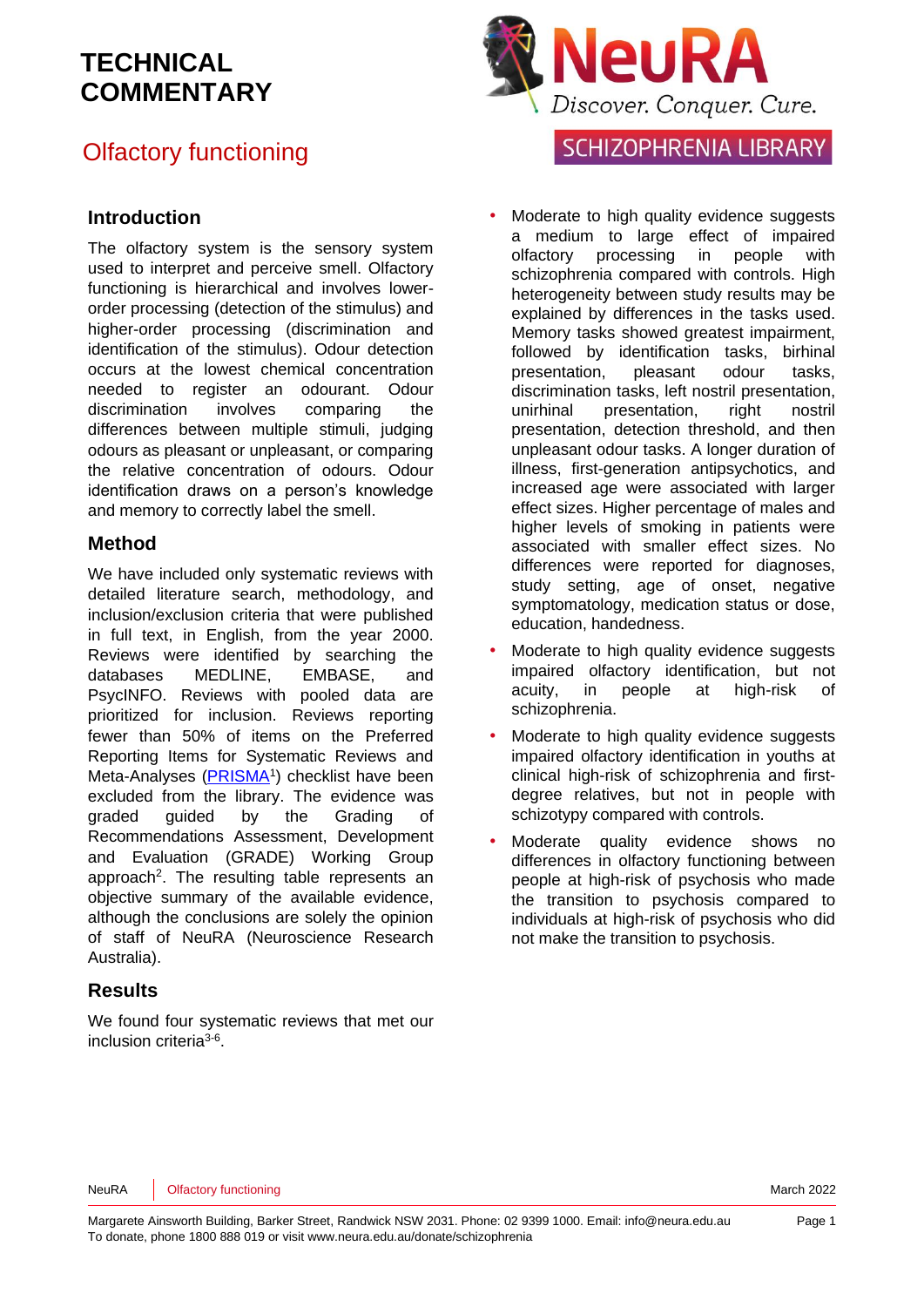

## Olfactory functioning

### **SCHIZOPHRENIA LIBRARY**

*Catalan A, Salazar De Pablo G, Aymerich C, Damiani S, Sordi V, Radua J, Oliver D, McGuire P, Giuliano AJ, Stone WS, Fusar-Poli P*

#### **Neurocognitive Functioning in Individuals at Clinical High Risk for Psychosis: A Systematic Review and Meta-analysis**

#### **JAMA Psychiatry 2021; 78(8): 859-67**

[View review abstract online](https://pubmed.ncbi.nlm.nih.gov/34132736/)

| <b>Comparison 1</b>        | Olfactory functioning in individuals at clinical high-risk of<br>psychosis vs. controls.                                                                                                                      |
|----------------------------|---------------------------------------------------------------------------------------------------------------------------------------------------------------------------------------------------------------|
| <b>Summary of evidence</b> | Moderate to high quality evidence (large samples, inconsistent,<br>precise, direct) shows a medium-sized effect of poorer olfaction<br>in people at clinical high-risk for psychosis compared to<br>controls. |

#### **Olfactory functioning**

*A medium-sized effect shows people at clinical high-risk of psychosis performed more poorly than controls on olfactory functioning:*

5 studies, N = 1,362, *g* = -0.44, 95%CI -0.87 to -0.02, *p* = 0.01

(University of Pennsylvania Smell Identification Test)

| Consistency <sup>‡</sup>                                          | Authors report moderate to high heterogeneity                                                                                                                                                     |
|-------------------------------------------------------------------|---------------------------------------------------------------------------------------------------------------------------------------------------------------------------------------------------|
| <b>Precision</b> §                                                | Precise                                                                                                                                                                                           |
| Directness                                                        | Direct                                                                                                                                                                                            |
| <b>Comparison 2</b>                                               | Olfactory functioning in individuals at high-risk of psychosis<br>who made the transition to psychosis vs. individuals at high-risk<br>of psychosis who did not make the transition to psychosis. |
| <b>Summary of evidence</b>                                        | Moderate quality evidence (large sample, inconsistent,<br>imprecise, direct) shows no differences in olfactory functioning.                                                                       |
| <b>Olfactory functioning</b>                                      |                                                                                                                                                                                                   |
| There were no significant differences between groups;             |                                                                                                                                                                                                   |
| 4 studies, N = 915, $q = -0.14$ , 95%Cl -0.76 to 0.49, $p = 0.67$ |                                                                                                                                                                                                   |
| (University of Pennsylvania Smell Identification Test)            |                                                                                                                                                                                                   |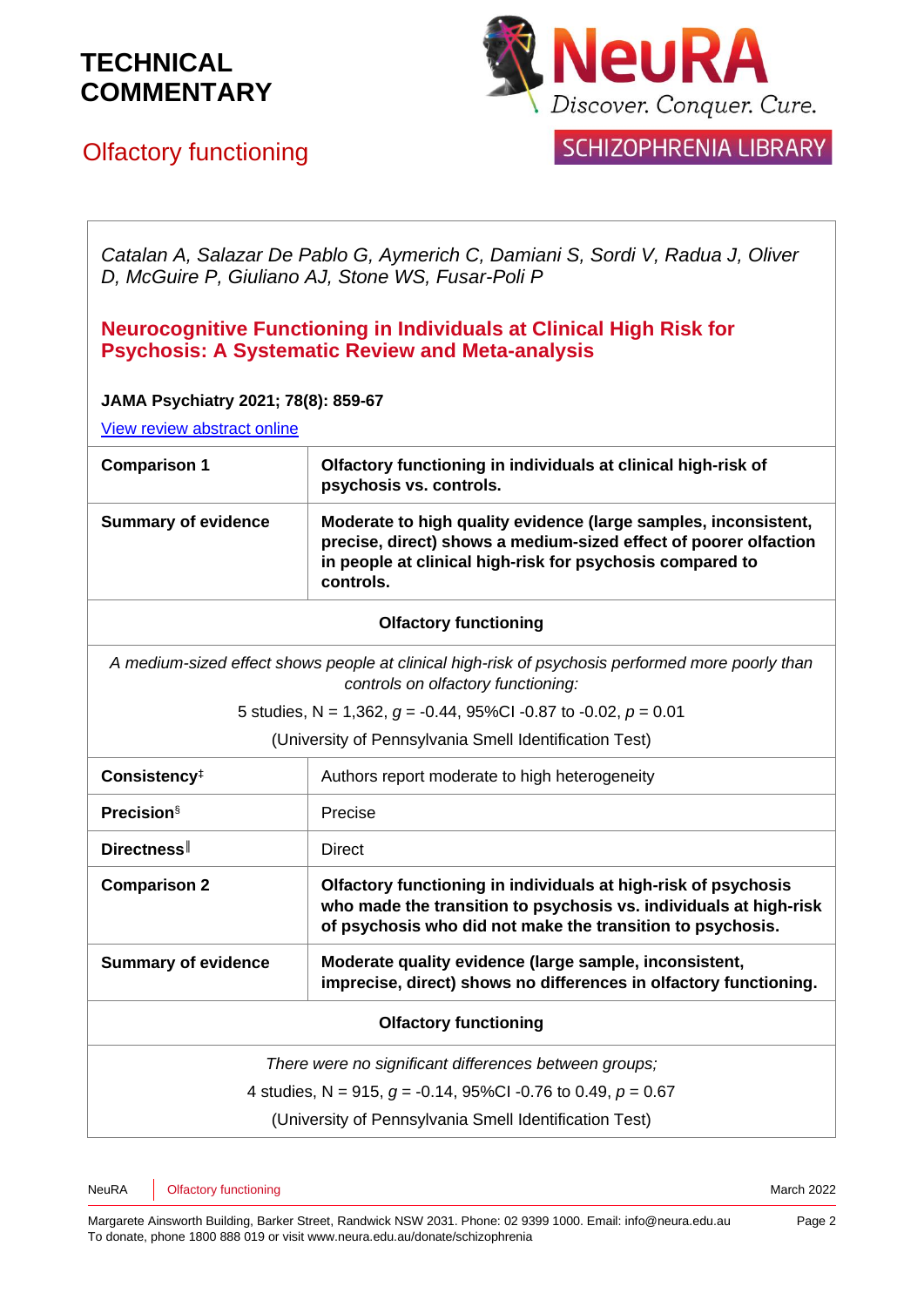

## Olfactory functioning

### **SCHIZOPHRENIA LIBRARY**

| <b>Consistency</b> | Authors report moderate to high heterogeneity |
|--------------------|-----------------------------------------------|
| <b>Precision</b>   | Imprecise                                     |
| <b>Directness</b>  | Direct                                        |

*Cohen A, Saperstein A, Gold J, Kirkpatrick B, Carpenter W, Buchanan R*

**Neuropsychology of the deficit syndrome: New data and meta-analysis of findings to date**

**Schizophrenia Bulletin 2007; 33(5): 1201-1212**

[View review abstract online](http://schizophreniabulletin.oxfordjournals.org/content/33/5/1201.abstract)

| Comparison                                                                                                                                            | Olfactory identification in people with deficit schizophrenia<br>(predominantly negative symptoms) vs. people with non-deficit<br>schizophrenia.                                       |  |
|-------------------------------------------------------------------------------------------------------------------------------------------------------|----------------------------------------------------------------------------------------------------------------------------------------------------------------------------------------|--|
| <b>Summary of evidence</b>                                                                                                                            | Moderate to low quality evidence (unclear sample size, unable to<br>assess consistency or precision, direct) is unable to determine<br>differences in olfactory identification skills. |  |
| <b>Odour identification</b>                                                                                                                           |                                                                                                                                                                                        |  |
| Large effect size suggests greater olfactory identification impairment in people with deficit<br>schizophrenia compared to non-deficit schizophrenia; |                                                                                                                                                                                        |  |
| Number of studies, sample sizes, $Q$ and $p$ -values are not reported                                                                                 |                                                                                                                                                                                        |  |
| ES (unspecified) = $1.11$ , 95%CI not reported                                                                                                        |                                                                                                                                                                                        |  |
| <b>Consistency</b>                                                                                                                                    | Unable to assess, consistency measures are not reported.                                                                                                                               |  |
| <b>Precision</b>                                                                                                                                      | Unable to assess, precision measures are not reported.                                                                                                                                 |  |
| <b>Directness</b>                                                                                                                                     | Direct                                                                                                                                                                                 |  |

*Cohen AS, Brown LA, Auster TL*

**Olfaction, "olfiction," and the schizophrenia-spectrum: An updated meta-**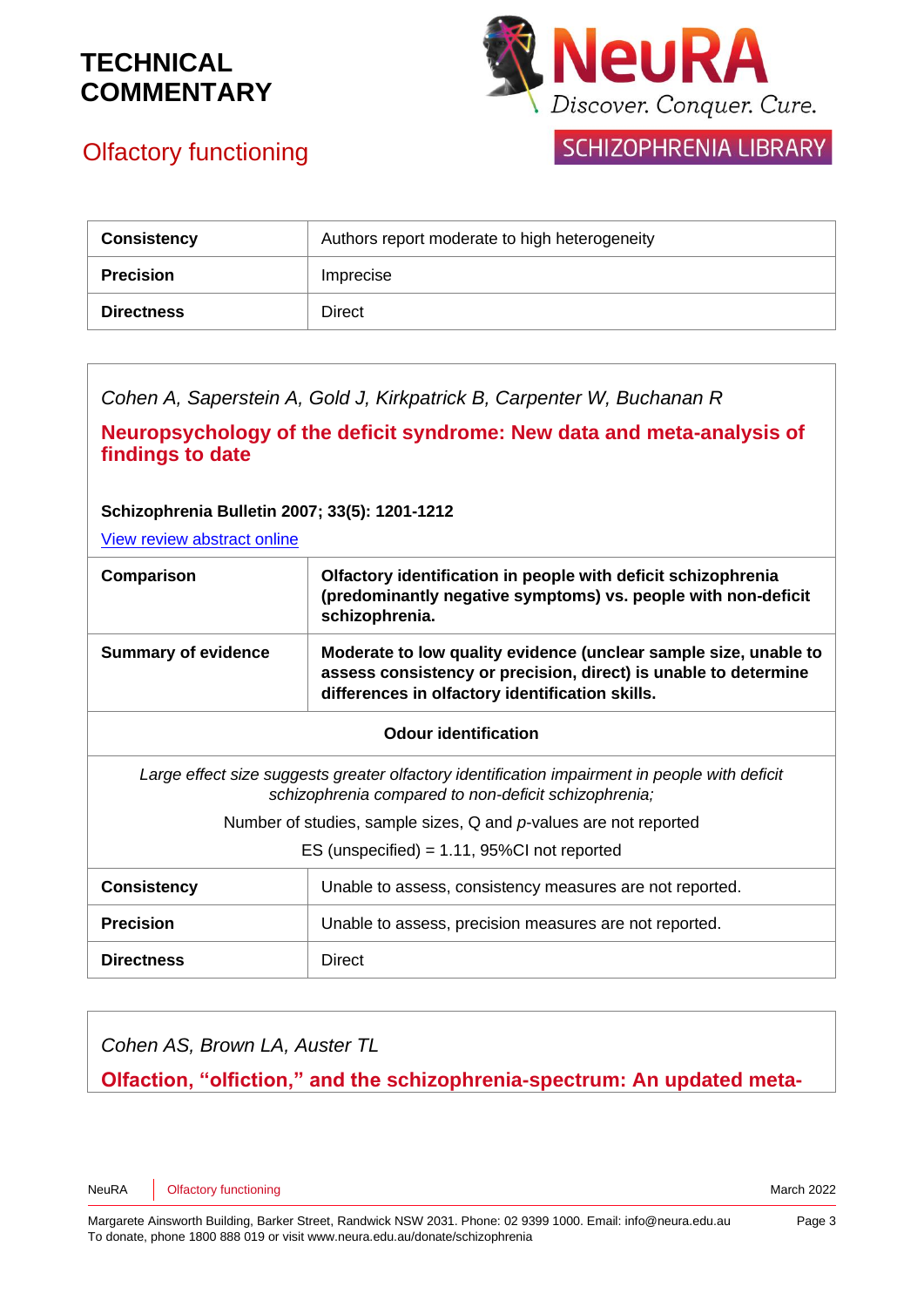

# Olfactory functioning

|  | SCHIZOPHRENIA LIBRARY |
|--|-----------------------|
|  |                       |

| analysis on identification and acuity                                                                                                       |                                                                                                                                                                                                                                                                              |  |  |
|---------------------------------------------------------------------------------------------------------------------------------------------|------------------------------------------------------------------------------------------------------------------------------------------------------------------------------------------------------------------------------------------------------------------------------|--|--|
|                                                                                                                                             |                                                                                                                                                                                                                                                                              |  |  |
| Schizophrenia Research 2012; 135: 152-157                                                                                                   |                                                                                                                                                                                                                                                                              |  |  |
| View review abstract online                                                                                                                 |                                                                                                                                                                                                                                                                              |  |  |
| Comparison                                                                                                                                  | Olfactory identification and acuity in people with schizophrenia<br>vs. controls.                                                                                                                                                                                            |  |  |
| <b>Summary of evidence</b>                                                                                                                  | Moderate to high quality evidence (large sample, unable to<br>assess consistency, precise, direct) suggests a large effect of<br>impaired olfactory identification and a medium effect of<br>impaired olfactory acuity in people with schizophrenia<br>compared to controls. |  |  |
| <b>Olfactory performance</b>                                                                                                                |                                                                                                                                                                                                                                                                              |  |  |
| A large effect of impaired identification and a medium effect of impaired acuity in schizophrenia;                                          |                                                                                                                                                                                                                                                                              |  |  |
| Olfactory identification: 39 studies, $N = 2,598$ (1342 schizophrenia, 1256 controls)                                                       |                                                                                                                                                                                                                                                                              |  |  |
| $d = -0.99$ , 95%Cl -1.18 to -0.80, p value not reported                                                                                    |                                                                                                                                                                                                                                                                              |  |  |
| Olfactory acuity: 14 studies, N = 778 (391 schizophrenia, 387 controls)                                                                     |                                                                                                                                                                                                                                                                              |  |  |
|                                                                                                                                             | $d = -0.45$ , 95%Cl -0.61 to -0.29, p value not reported                                                                                                                                                                                                                     |  |  |
| <b>Consistency</b>                                                                                                                          | Unable to assess                                                                                                                                                                                                                                                             |  |  |
| <b>Precision</b>                                                                                                                            | Precise                                                                                                                                                                                                                                                                      |  |  |
| <b>Directness</b>                                                                                                                           | <b>Direct</b>                                                                                                                                                                                                                                                                |  |  |
| <b>Comparison 2</b>                                                                                                                         | Olfactory identification and acuity in people at risk of<br>schizophrenia - including people with self-reported schizotypal<br>traits, people at high genetic risk, and people displaying<br>subclinical psychotic symptoms.                                                 |  |  |
| <b>Summary of evidence</b>                                                                                                                  | Moderate to high quality evidence (large sample, unable to<br>assess consistency, precise, direct) suggests impaired olfactory<br>identification in people at high risk of schizophrenia.                                                                                    |  |  |
| <b>Olfactory performance</b>                                                                                                                |                                                                                                                                                                                                                                                                              |  |  |
|                                                                                                                                             | Overall, a small significant effect size of impaired identification, but not acuity, in people at high risk;                                                                                                                                                                 |  |  |
| Olfactory identification: 16 studies, N = 1,186 (605 at risk, 581 controls), $d = -0.25$ , 95%Cl -0.47 to -<br>0.03, $p$ value not reported |                                                                                                                                                                                                                                                                              |  |  |
| Olfactory acuity: 6 studies, N = (100 at risk, 138 controls), $d = -0.38$ , 95%Cl -0.70 to 0.07, p value                                    |                                                                                                                                                                                                                                                                              |  |  |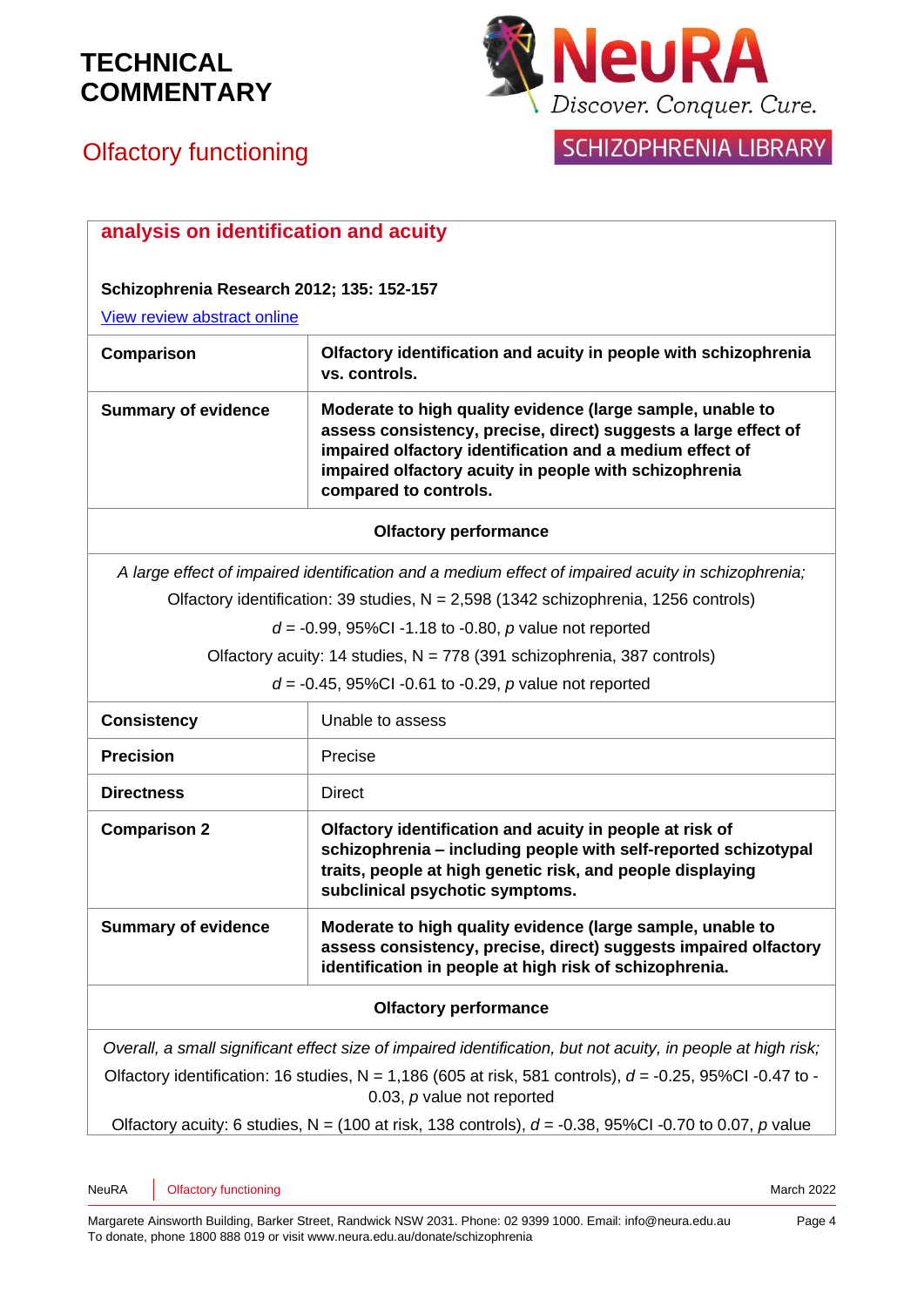# Olfactory functioning



## SCHIZOPHRENIA LIBRARY

|                                                                                                                                                           | not reported                                                                                     |  |
|-----------------------------------------------------------------------------------------------------------------------------------------------------------|--------------------------------------------------------------------------------------------------|--|
| No significant differences reported in subgroup of ultra-high-risk studies (family history of psychosis,<br>functional decline or subclinical psychosis); |                                                                                                  |  |
|                                                                                                                                                           | Identification: 2 studies, N = 219 (154 at risk, 65 controls), $d = -0.67$ , 95%CI -4.08 to 2.75 |  |
| No significant differences reported in subgroup of psychometrically determined studies (schizotypy<br>self-report);                                       |                                                                                                  |  |
| Identification: 5 studies, N = 450 (218 at risk, 232 controls), $d = -0.14$ , 95%CI -0.64 to 0.36                                                         |                                                                                                  |  |
| No significant differences reported in familial high-risk studies (relatives of people with<br>schizophrenia);                                            |                                                                                                  |  |
| Identification: 9 studies, N = 517 (233 at risk, 284 controls), $d = -0.21$ , 95%CI -0.53 to 0.12                                                         |                                                                                                  |  |
| <b>Consistency</b>                                                                                                                                        | Unable to assess, consistency measures are not reported                                          |  |
| <b>Precision</b>                                                                                                                                          | Precise, apart from ultra-high-risk studies.                                                     |  |
| <b>Directness</b>                                                                                                                                         | Direct                                                                                           |  |

*Moberg PJ, Kamath V, Marchetto DM, Calkins ME, Doty RL, Hahn C, Borgmann-Winter KE, Kohler CG, Gur RE, Turetsky BI*

#### **Meta-Analysis of Olfactory Function in Schizophrenia, First-Degree Family Members, and Youths At-Risk for Psychosis**

#### **Schizophrenia Bulletin 2014; 40(1): 50-59**

[View review abstract online](http://www.ncbi.nlm.nih.gov/pubmed/23641047)

| Comparison                 | Olfactory functioning in people with schizophrenia vs. controls.                                                                                                                                                                                                                                                                                                                                                                                                                                                                                                                                                                                                                                                                                                                                                                                                         |
|----------------------------|--------------------------------------------------------------------------------------------------------------------------------------------------------------------------------------------------------------------------------------------------------------------------------------------------------------------------------------------------------------------------------------------------------------------------------------------------------------------------------------------------------------------------------------------------------------------------------------------------------------------------------------------------------------------------------------------------------------------------------------------------------------------------------------------------------------------------------------------------------------------------|
| <b>Summary of evidence</b> | Moderate to high quality evidence (large sample, inconsistent,<br>precise, direct) suggests a medium to large effect of impaired<br>olfactory processing in people with schizophrenia compared to<br>controls. High heterogeneity between study results may be<br>explained by differences in the tasks used. Memory tasks<br>showed greatest impairment, followed by identification, birhinal<br>presentation, pleasant odour tasks, discrimination, left nostril<br>presentation, unirhinal presentation, right nostril presentation,<br>detection threshold and unpleasant odour tasks. A longer<br>duration of illness, typical antipsychotics and increased age<br>were associated with larger effect sizes. Higher percentage of<br>males, and higher levels of smoking in patients were associated<br>with smaller effect sizes. No differences were reported for |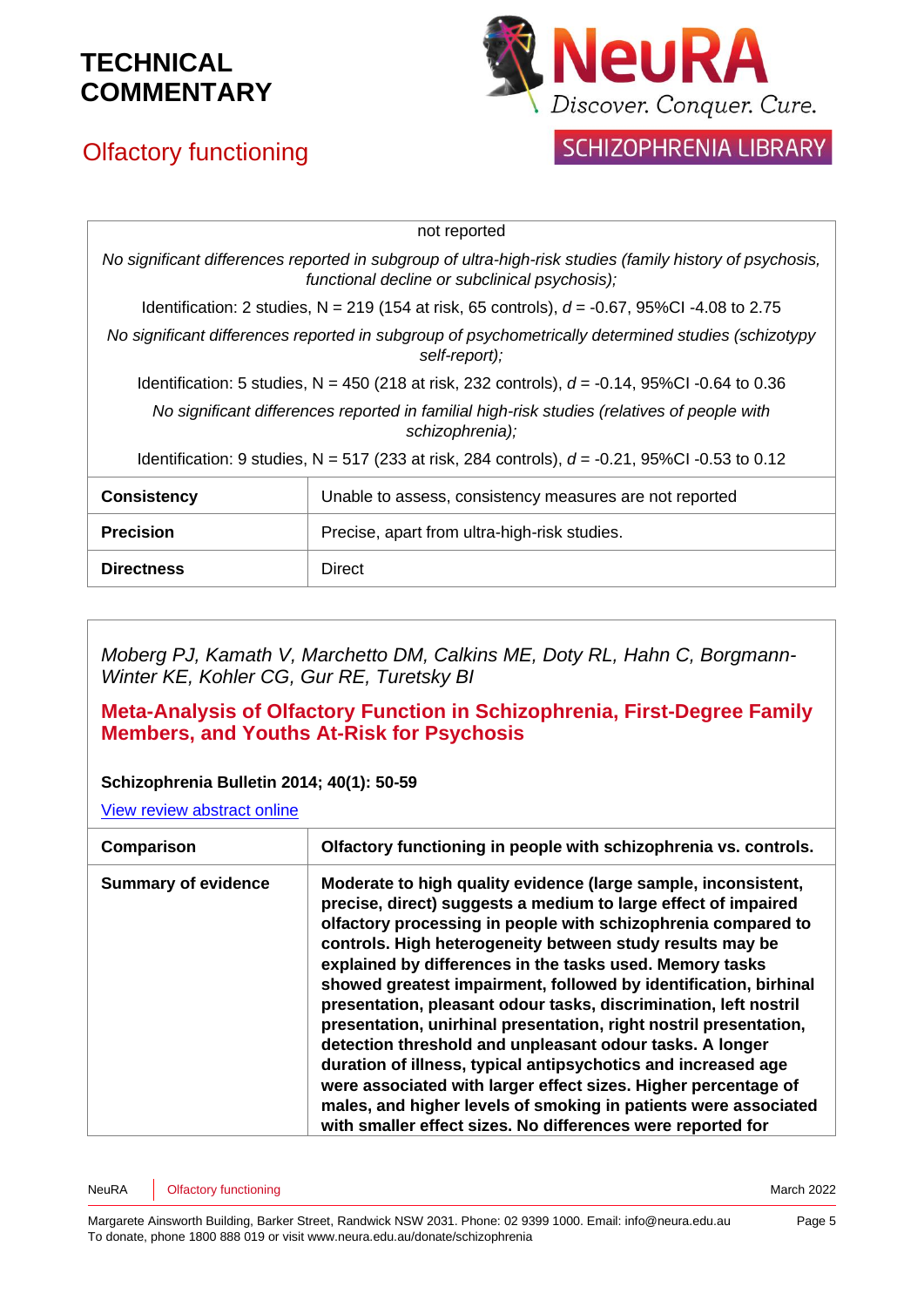

## Olfactory functioning

## SCHIZOPHRENIA LIBRARY

|                                                                                                                                                                                                                                                                                                                                                                                                                                                                                                                                                                                          | diagnoses, study setting, age of onset, negative<br>symptomatology, medication status or dose, education,<br>handedness. |  |
|------------------------------------------------------------------------------------------------------------------------------------------------------------------------------------------------------------------------------------------------------------------------------------------------------------------------------------------------------------------------------------------------------------------------------------------------------------------------------------------------------------------------------------------------------------------------------------------|--------------------------------------------------------------------------------------------------------------------------|--|
| <b>Olfactory processing</b>                                                                                                                                                                                                                                                                                                                                                                                                                                                                                                                                                              |                                                                                                                          |  |
| A significant, medium to large effect was reported for reduced olfactory processing in patients with<br>schizophrenia compared to controls;                                                                                                                                                                                                                                                                                                                                                                                                                                              |                                                                                                                          |  |
| 161 studies, N = 8,899 (4491 schizophrenia, 4408 controls), $d = -0.74$ , 95%Cl -0.83 to -0.65, $p <$<br>0.05, $Q_w = 630.0$ , $p < 0.001$                                                                                                                                                                                                                                                                                                                                                                                                                                               |                                                                                                                          |  |
| Subgroup analyses to investigate the significant heterogeneity in results found that there were<br>significant differences in effect sizes on olfactory tasks, although all tasks showed significant<br>impairment in patients compared to controls. Odour memory tasks yielded a larger effect size than<br>all other tasks, odour identification tasks yielded a larger effect size than odour detection and odour<br>hedonics tasks, and pleasant odour tasks yielded a larger effect size than unpleasant odour tasks.<br>There were no other significant differences between tasks; |                                                                                                                          |  |
|                                                                                                                                                                                                                                                                                                                                                                                                                                                                                                                                                                                          | Odour memory: 2 studies, $d = -1.62$ , 95%CI -2.23 to -1.01, $p < 0.05$                                                  |  |
| Odour identification: 76 studies, $d = -0.93$ , 95%CI -1.06 to -0.79, $p < 0.05$                                                                                                                                                                                                                                                                                                                                                                                                                                                                                                         |                                                                                                                          |  |
| Birhinally (both nostrils at once): 90 studies, $d = -0.86$ , 95%CI -0.97 to -0.75, $p < 0.05$                                                                                                                                                                                                                                                                                                                                                                                                                                                                                           |                                                                                                                          |  |
| Unirhinal (each nostril separately): 71 studies, $d = -0.59$ , 95%CI -0.73 to -0.45, $p < 0.05$                                                                                                                                                                                                                                                                                                                                                                                                                                                                                          |                                                                                                                          |  |
| Odour discrimination: 13 studies, $d = -0.69$ , 95%CI -0.93 to -0.44, $p < 0.05$                                                                                                                                                                                                                                                                                                                                                                                                                                                                                                         |                                                                                                                          |  |
| Odour hedonics: 30 studies, $d = -0.55$ , 95%CI -0.68 to -0.42, $p < 0.05$                                                                                                                                                                                                                                                                                                                                                                                                                                                                                                               |                                                                                                                          |  |
| Pleasant odours: 12 studies, $d = -0.78$ , 95%CI -0.97 to -0.58, $p < 0.05$                                                                                                                                                                                                                                                                                                                                                                                                                                                                                                              |                                                                                                                          |  |
| Unpleasant odours: 11 studies, $d = -0.33$ , 95%CI -0.50 to -0.16, $p < 0.05$                                                                                                                                                                                                                                                                                                                                                                                                                                                                                                            |                                                                                                                          |  |
| Odour detection threshold: 40 studies, $d = -0.51$ , 95%CI -0.69 to -0.33, $p < 0.05$                                                                                                                                                                                                                                                                                                                                                                                                                                                                                                    |                                                                                                                          |  |
|                                                                                                                                                                                                                                                                                                                                                                                                                                                                                                                                                                                          | Left nostril: 32 studies, $d = -0.61$ , 95%CI -0.83 to -0.39, $p < 0.05$                                                 |  |
|                                                                                                                                                                                                                                                                                                                                                                                                                                                                                                                                                                                          | Right nostril: 33 studies, $d = -0.57$ , 95%CI -0.78 to -0.36, $p < 0.05$                                                |  |
|                                                                                                                                                                                                                                                                                                                                                                                                                                                                                                                                                                                          | Memory vs. detection: $Q_B = 11.77$ , $p = 0.001$                                                                        |  |
| Memory vs. hedonics: $Q_B = 11.44$ , $p = 0.001$                                                                                                                                                                                                                                                                                                                                                                                                                                                                                                                                         |                                                                                                                          |  |
| Memory vs. discrimination: $Q_B = 7.83$ , $p = 0.005$                                                                                                                                                                                                                                                                                                                                                                                                                                                                                                                                    |                                                                                                                          |  |
| Memory vs. identification: $Q_B = 4.79$ , $p = 0.03$                                                                                                                                                                                                                                                                                                                                                                                                                                                                                                                                     |                                                                                                                          |  |
|                                                                                                                                                                                                                                                                                                                                                                                                                                                                                                                                                                                          | Identification vs. detection: $Q_B = 12.93$ , $p < 0.001$                                                                |  |
|                                                                                                                                                                                                                                                                                                                                                                                                                                                                                                                                                                                          | Identification vs. hedonics: $Q_B = 15.67$ , $p < 0.001$                                                                 |  |
|                                                                                                                                                                                                                                                                                                                                                                                                                                                                                                                                                                                          | Pleasant odours vs. unpleasant odours: $Q_B = 22.21$ , $p = 0.001$                                                       |  |
|                                                                                                                                                                                                                                                                                                                                                                                                                                                                                                                                                                                          | Birhinally vs. unirhinally: $Q_B = 8.98$ , $p = 0.003$                                                                   |  |
|                                                                                                                                                                                                                                                                                                                                                                                                                                                                                                                                                                                          | Further subgroup analyses revealed larger effect sizes were significantly associated with; a longer                      |  |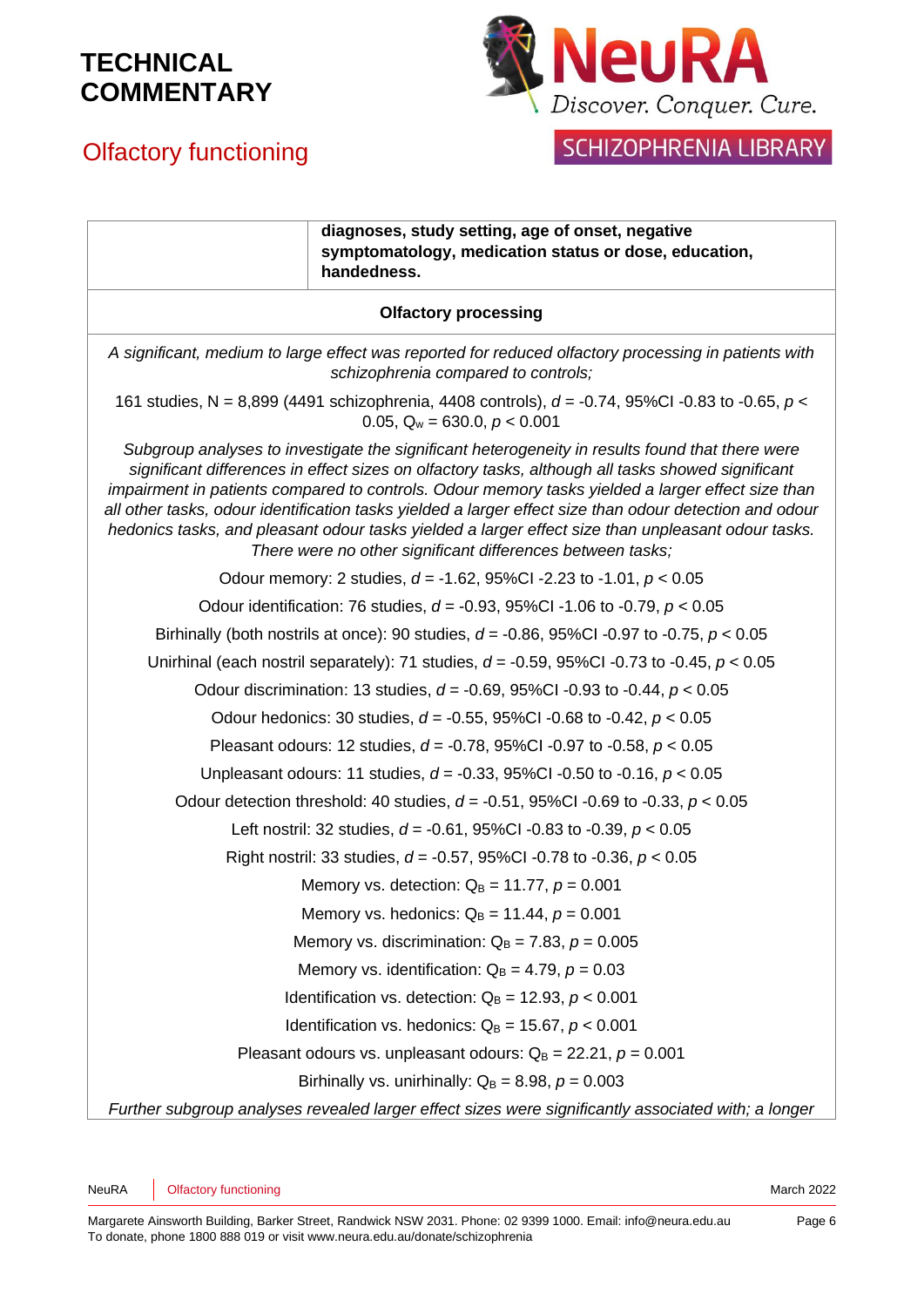

## Olfactory functioning

### **SCHIZOPHRENIA LIBRARY**

*duration of illness, positive symptoms as measured on the PANSS-Pos, typical antipsychotics, and increased age. Smaller effect sizes were associated with; increased positive symptoms as measured on the SAPS, samples with a higher percentage of males, and higher levels of smoking in patients. No differences were reported for diagnoses, study setting, age of onset, negative symptomatology, medication status or dose, education, handedness.*

| <b>Consistency</b>         | Inconsistent for overall analysis, within subgroup heterogeneity<br>measures were not reported.                                                                                                                                                                                                        |
|----------------------------|--------------------------------------------------------------------------------------------------------------------------------------------------------------------------------------------------------------------------------------------------------------------------------------------------------|
| <b>Precision</b>           | Precise, apart from odour memory tasks.                                                                                                                                                                                                                                                                |
| <b>Directness</b>          | <b>Direct</b>                                                                                                                                                                                                                                                                                          |
| <b>Comparison 2</b>        | Olfactory functioning in people at high-risk of schizophrenia,<br>those with schizotypy and first-degree relatives vs. controls.                                                                                                                                                                       |
| <b>Summary of evidence</b> | Moderate to high quality evidence (large sample, inconsistent,<br>precise, direct) suggests a small to medium effect of impaired<br>olfactory identification in youths at clinical high-risk of<br>schizophrenia and first-degree relatives, but not people with<br>schizotypy compared with controls. |

#### **Olfactory performance**

*A significant, small to medium effect was reported for reduced olfactory processing in those at risk, first-degree relatives, and people with schizotypy compared to controls;*

37 studies, N = 2, 065 (875 subjects, 1190 controls), *d* = -0.33, 95%CI -0.42 to -0.23, *p* < 0.05, Q<sup>w</sup> = 59.66, *p* < 0.01

*Subgroup analysis found that only high-risk youths and first-degree relatives showed olfactory impairment compared with controls, and the effect size for high-risk youths was significantly greater than first-degree relatives or people with schizotypy. The effect sizes in the latter two groups were not significantly different;*

Clinical high-risk youths: 6 studies, *d* = -0.71, 95%CI -0.93 to -0.49, *p* < 0.05

First-degree relatives: 23 studies, *d* = -0.25, 95%CI -0.36 to -0.13, *p* < 0.05

People with schizotypy: 8 studies, *d* = -0.19, 95%CI -0.43 to 0.05, *p* > 0.05

Clinical high-risk youths vs. first-degree relatives:  $Q_B = 13.64$ ,  $p < 0.001$ 

Clinical high-risk youths vs. schizotypy:  $Q_B = 9.92$ ,  $p < 0.01$ 

| <b>Consistency</b> | Inconsistent for overall analysis, within subgroup heterogeneity<br>measures were not reported |
|--------------------|------------------------------------------------------------------------------------------------|
| <b>Precision</b>   | Precise                                                                                        |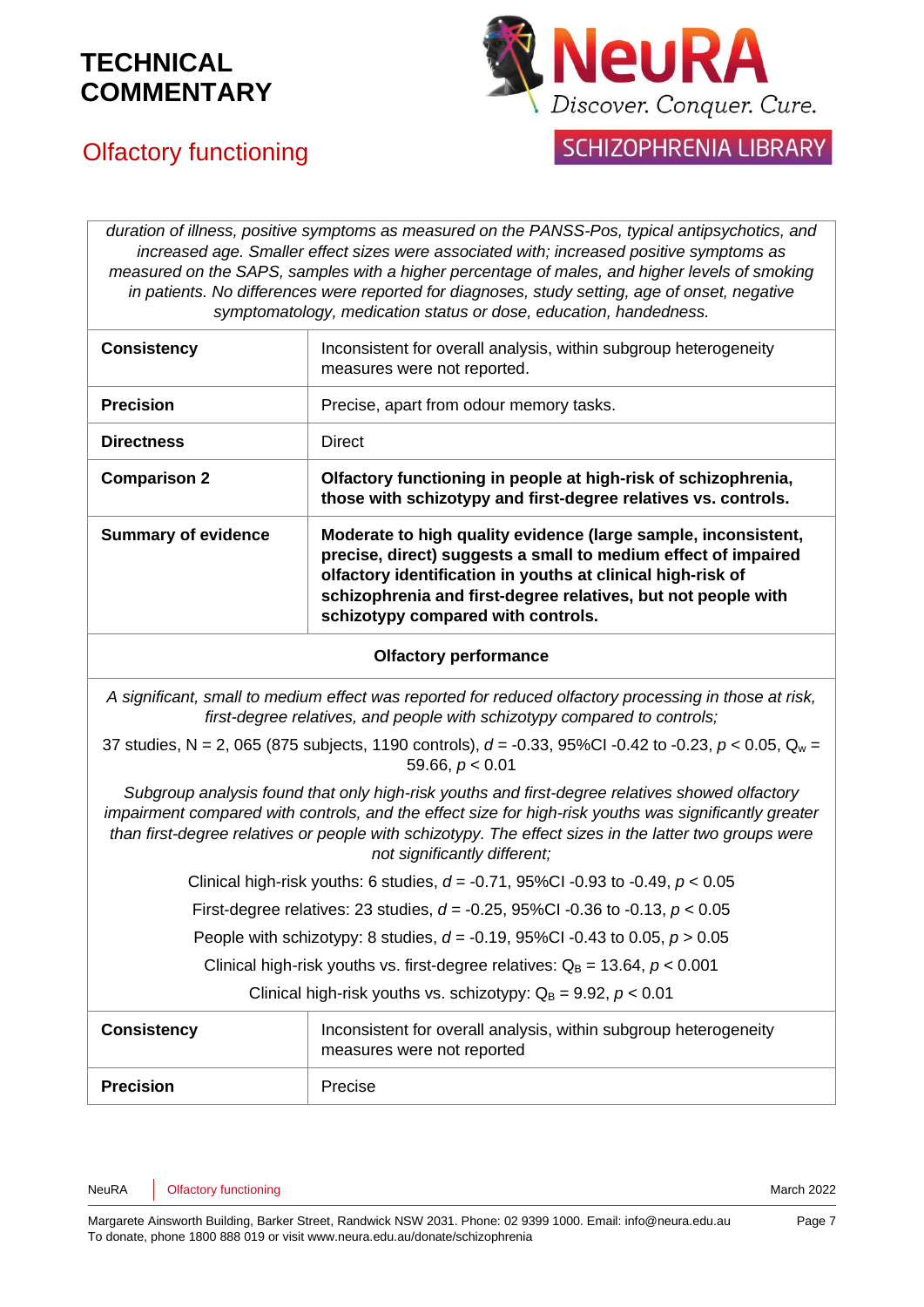

## Olfactory functioning

**SCHIZOPHRENIA LIBRARY** 

**Directness Direct** 

### Explanation of acronyms

CI = confidence interval,  $ES =$  effect size,  $N =$  number of participants,  $d =$  Cohen's  $d$  and  $g =$ Hedges'  $g$  = standardised mean differences (see below for interpretation of effect size),  $Q = Q$ statistic for the test of heterogeneity,  $Q_B$  = test for between group differences (heterogeneity in results between subgroups of studies),  $Q_w$  = test for within group differences (heterogeneity in results of studies within a group),  $p =$  statistical probability of obtaining that result ( $p < 0.05$ generally regarded as significant), PANSS-POS = positive and negative syndrome scale, positive symptoms, SAPS = scale for the assessment of positive symptoms, vs. = versus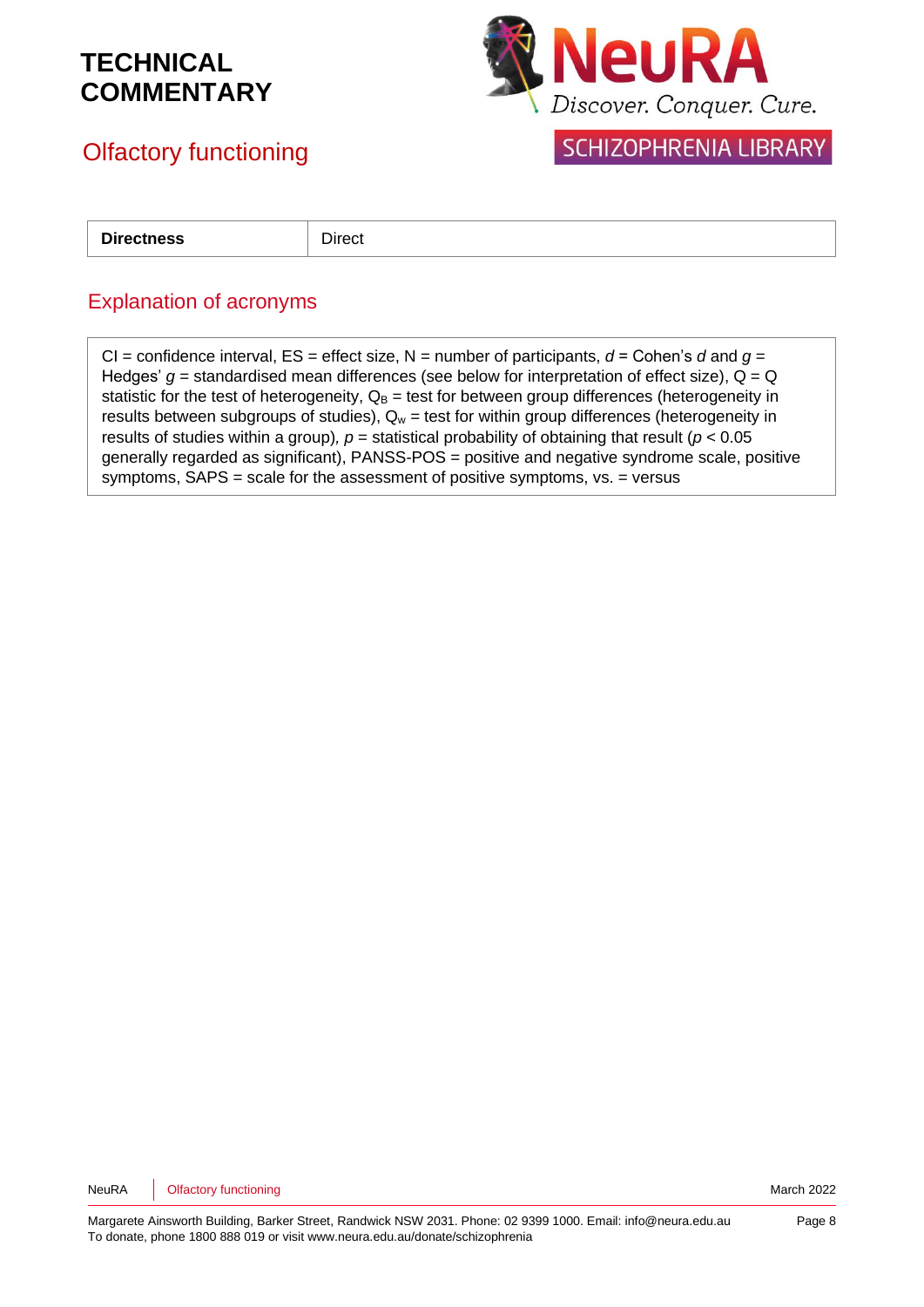## Olfactory functioning

### Explanation of technical terms

- Bias has the potential to affect reviews of both RCT and observational studies. Forms of bias include; reporting bias – selective reporting of results; publication bias - trials that are not formally published tend to show less effect than published trials, further if there are statistically significant differences between groups in a trial, these trial results tend to get published before those of trials without significant differences; language bias – only including English language reports; funding bias - source of funding for the primary research with selective reporting of results within primary studies; outcome variable selection bias; database bias including reports from some databases and not others; citation bias - preferential citation of authors. Trials can also be subject to bias when evaluators are not blind to treatment condition and selection bias of participants if trial samples are sma[ll](#page-10-3)<sup>7</sup>.
- † Different effect measures are reported by different reviews.

Prevalence refers to how many existing cases there are at a particular point in time. Incidence refers to how many new cases there are per population in a specified time period. Incidence is usually reported as the number of new cases per 100,000 people per year. Alternatively some studies present the number of new cases that have accumulated over several years against a person-years denominator. This denominator is the sum of individual units of time that the persons in the population are at risk of becoming a case. It takes into account the size of the underlying population sample and its age structure over the duration of observation.



### **SCHIZOPHRENIA LIBRARY**

Reliability and validity refers to how accurate the instrument is. Sensitivity is the proportion of actual positives that are correctly identified  $(100\%$  sensitivity = correct identification of all actual positives) and specificity is the proportion of negatives that are correctly identified  $(100\%$  specificity = not identifying anyone as positive if they are truly not).

Weighted mean difference scores refer to mean differences between treatment and comparison groups after treatment (or occasionally pre to post treatment) and in a randomised trial there is an assumption that both groups are comparable on this measure prior to treatment. Standardised mean differences are divided by the pooled standard deviation (or the standard deviation of one group when groups are homogenous) that allows results from different scales to be combined and compared. Each study's mean difference is then given a weighting depending on the size of the sample and the variability in the data. Less than 0.4 represents a small effect, around 0.5 a medium effect, and over 0.8 represents a large effect<sup>[7](#page-10-3)</sup>.

Odds ratio (OR) or relative risk (RR) refers to the probability of a reduction  $( $1$ )$  or an increase (> 1) in a particular outcome in a treatment group, or a group exposed to a risk factor, relative to the comparison group. For example, a RR of 0.75 translates to a reduction in risk of an outcome of 25% relative to those not receiving the treatment or not exposed to the risk factor. Conversely, a RR of 1.25 translates to an increased risk of 25% relative to those not receiving treatment or not having been exposed to a risk factor. A RR or OR of 1.00 means there is no difference between groups. A medium effect is considered if  $RR > 2$  or  $< 0.5$  and a large effect if  $RR > 5$  or  $< 0.2<sup>8</sup>$  $< 0.2<sup>8</sup>$  $< 0.2<sup>8</sup>$ . InOR stands for logarithmic OR where a lnOR of 0 shows no difference between groups. Hazard ratios

NeuRA **Olfactory functioning** March 2022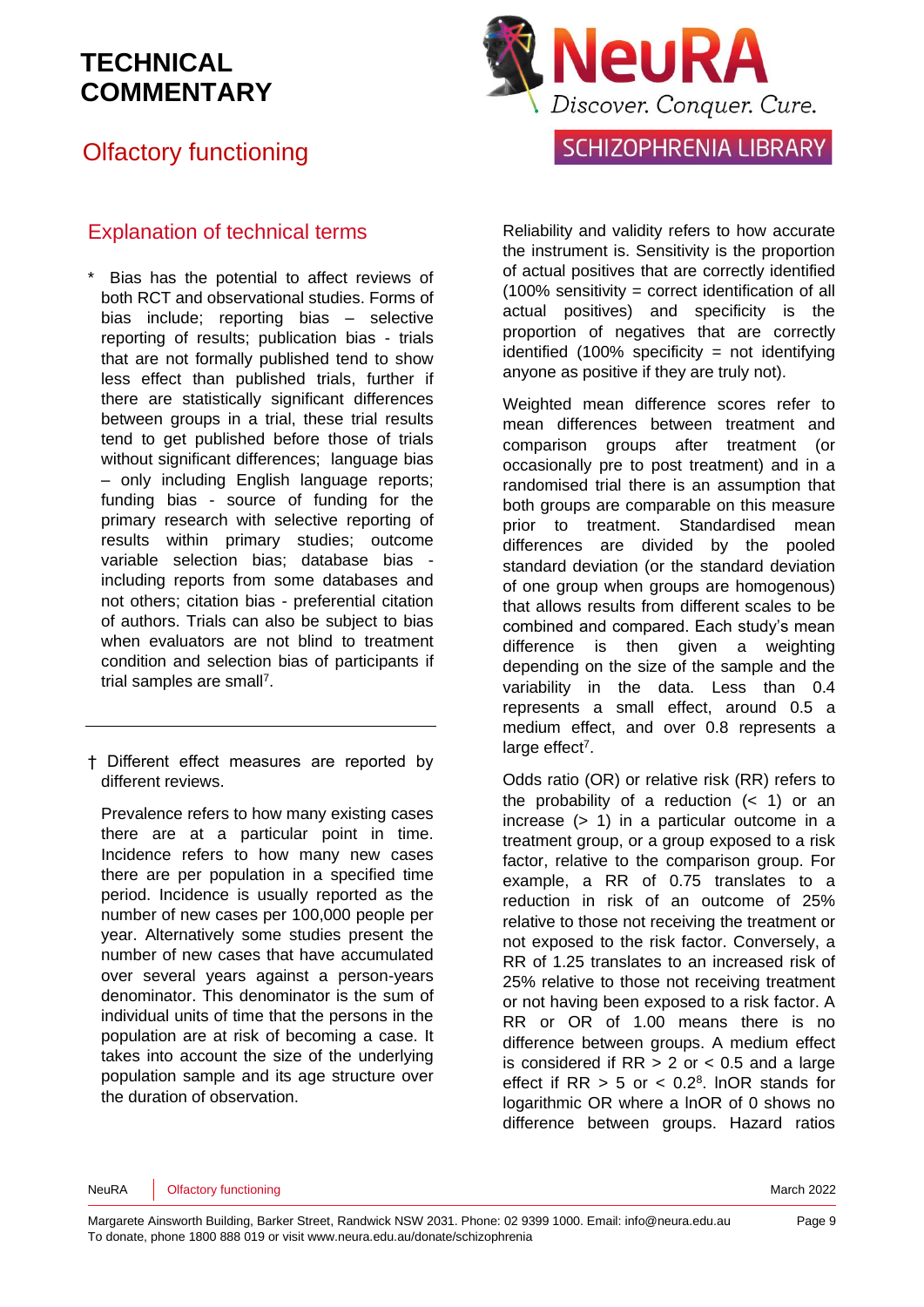## Olfactory functioning

measure the effect of an explanatory variable on the hazard or risk of an event.

Correlation coefficients (eg, r) indicate the strength of association or relationship between variables. They can provide an indirect indication of prediction, but do not confirm causality due to possible and often unforseen confounding variables. An r of 0.10 represents a weak association, 0.25 a medium association and 0.40 and over represents a strong association. Unstandardised (*b*) regression coefficients indicate the average change in the dependent variable associated with a 1 unit change in the independent variable, statistically controlling for the other independent variables. Standardised regression coefficients represent the change being in units of standard deviations to allow comparison across different scales.

‡ Inconsistency refers to differing estimates of effect across studies (i.e. heterogeneity or variability in results) that is not explained by subgroup analyses and therefore reduces confidence in the effect estimate. I² is the percentage of the variability in effect estimates that is due to heterogeneity rather than sampling error (chance) - 0% to 40%: heterogeneity might not be important, 30% to 60%: may represent moderate heterogeneity, 50% to 90%: may represent considerable heterogeneity and over this is considerable heterogeneity. I<sup>2</sup> can be calculated from Q (chi-square) for the test of heterogeneity with the following formul[a](#page-10-3)<sup>7</sup>;

$$
r^2 = \left(\frac{Q - df}{Q}\right) \times 100\%
$$



### **SCHIZOPHRENIA LIBRARY**

- Imprecision refers to wide confidence intervals indicating a lack of confidence in the effect estimate. Based on GRADE recommendations, a result for continuous data (standardised mean differences, not weighted mean differences) is considered imprecise if the upper or lower confidence limit crosses an effect size of 0.5 in either direction, and for binary and correlation data, an effect size of 0.25. GRADE also recommends downgrading the evidence when sample size is smaller than 300 (for binary data) and 400 (for continuous data), although for some topics, these criteria should be relaxe[d](#page-10-5)<sup>9</sup>.
- ║ Indirectness of comparison occurs when a comparison of intervention A versus B is not available but A was compared with C and B was compared with C that allows indirect comparisons of the magnitude of effect of A versus B. Indirectness of population, comparator and/or outcome can also occur when the available evidence regarding a particular population, intervention, comparator, or outcome is not available and is therefore inferred from available evidence. These inferred treatment effect sizes are of lower quality than those gained from head-tohead comparisons of A and B.

NeuRA **Olfactory functioning** March 2022